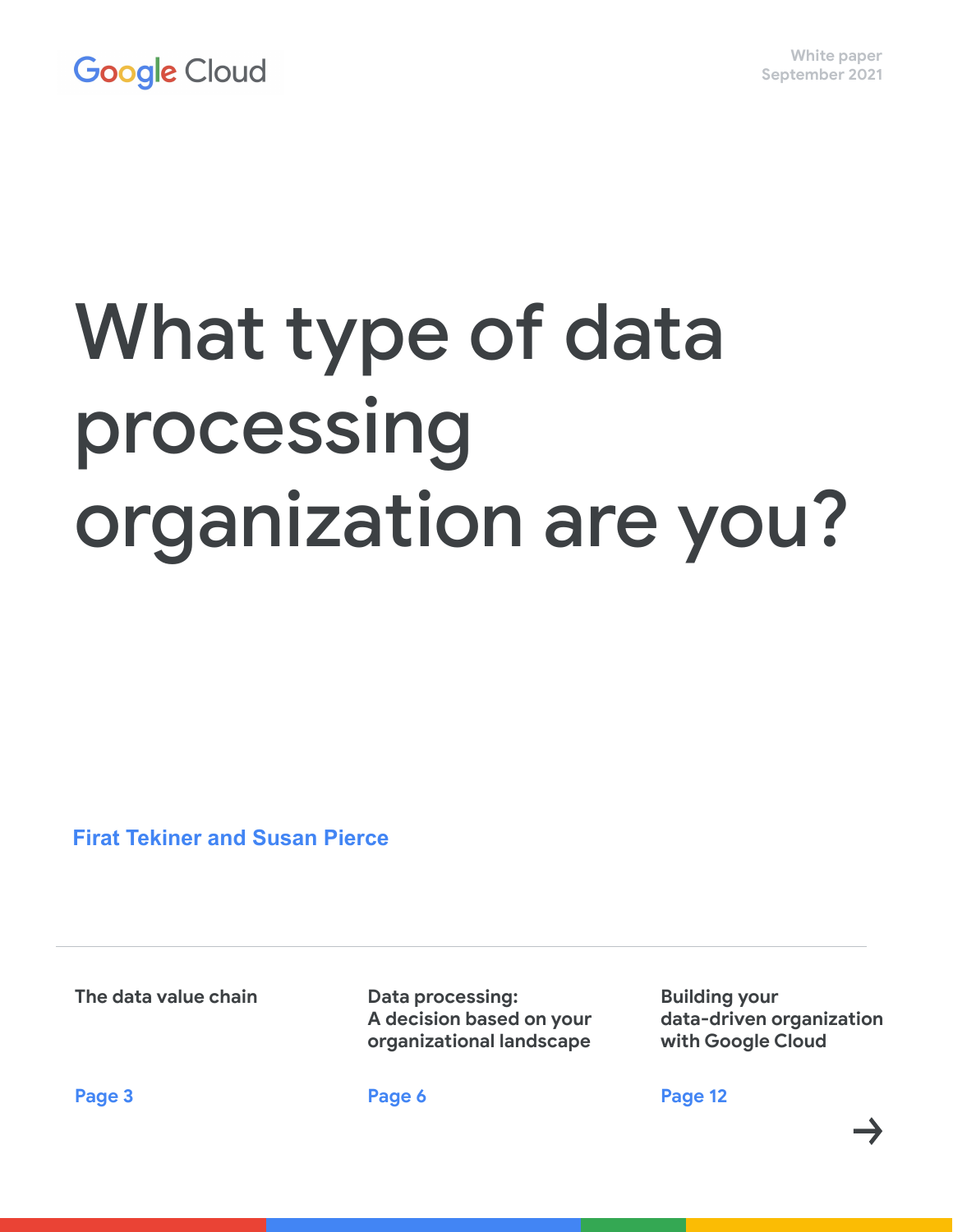### **Introduction**

We are generating more data by the day fueled by the increasing digitization of business and society. Further, the complexity and speed of data arrival is changing the ecosystem. This data, and its potential to drive better decision making, promises to deliver higher revenues, lower costs, and reduced risk to all types of businesses. However, the most valuable insights no longer come from straightforward sales, inventory, and personnel data. The next generation of insights is hidden across countless, often unstructured data points from myriad sources and systems. Extracting the insights requires the right blend of tools, skills, and strategy.

Fortunately, there are plenty of modern data processing tools to help you rise to the challenge. What your organization chooses depends on its culture. This article helps you succeed by navigating the options that enable a wide range of skill sets and personas to derive insights from data. Connect your culture to the right tools to ensure you succeed in delivering better value from data and hence gain competitive advantage. Success is now predicated on choosing the right strategy for your business based on your personnel and objectives.

This paper outlines the framework a technology leader can use to select the right approach for their organization. We discuss strategies for approaching

data processing tasks within an organization based on its culture. Every organization is unique and requires a tailored approach to data processing. It would be naïve, for example, to compare a digital native which built all of its processes in the big data era with a brick and mortar store which has been running legacy systems for the past 50 years. The expected outcomes and success metrics for the organizations would be different. Recognizing this, we will define the types of organizations and map out realistic expectations for each.

Furthermore, we look at the accompanying data processing technologies that can be used to build a foundation for success in each type of organization. Once we develop a cultural framework that CIOs and CTOs can use to make decisions about their data processing stack, we illustrate how it can be applied using the range of Google Cloud data processing options. We review decision points in detail while offering a broad framing of issues based on high-level concepts like typical user roles and institutional tolerance for directly managing technical infrastructures.

We hope you will find this useful and that, in applying the framework, you will learn to think about your business and its technology requirements in new ways — less focus on bits and bytes, more focus on objectives and people skills.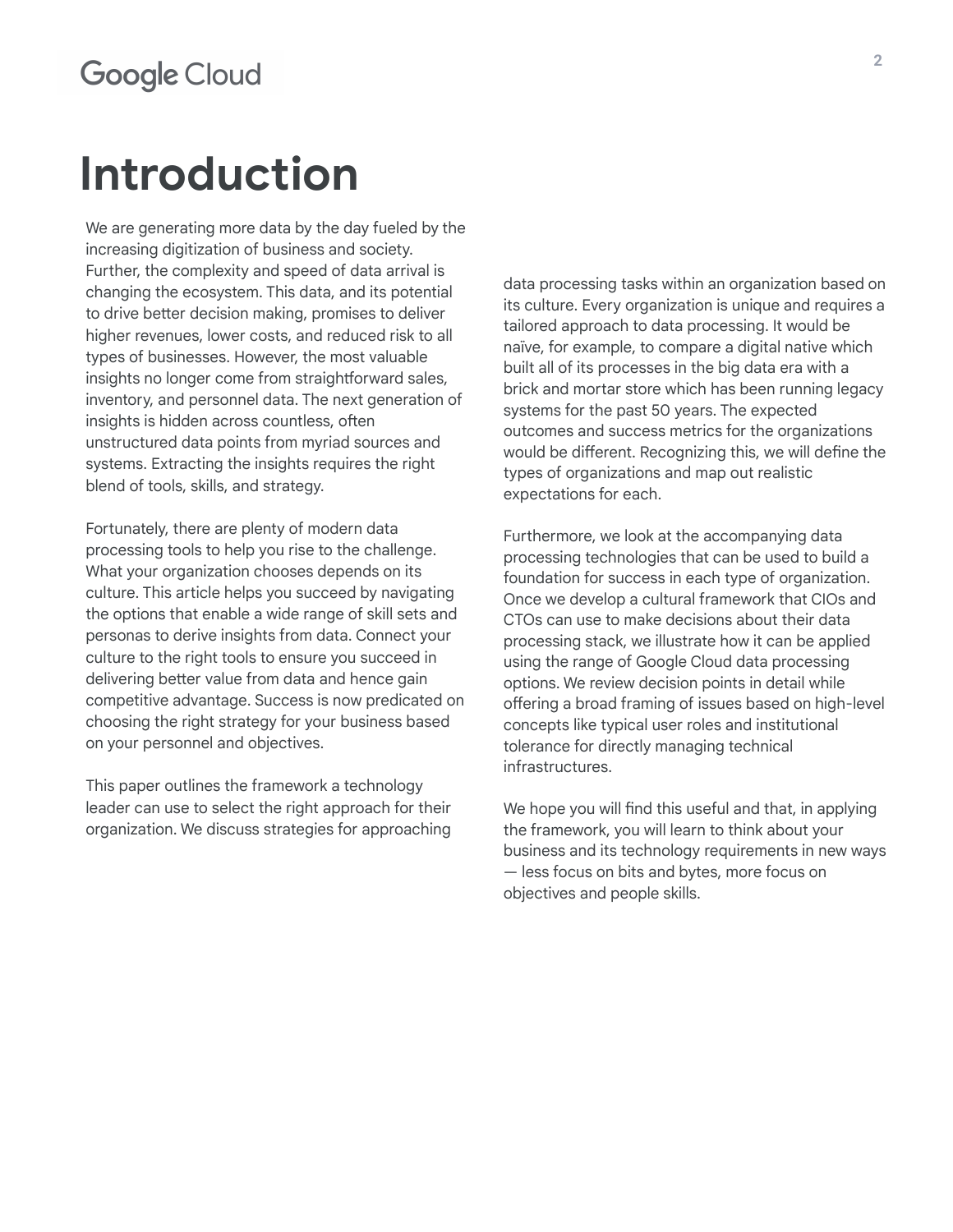# **The data value chain**

When we think about data processing in particular, it's important to place it within the broader context of the data value chain. We can imagine data traveling along an assembly line, as a car might in a factory. This assembly line progressively adds parts and value to an object moving along it. Raw data at the beginning of the line is eventually transformed into actions taken by humans or machines. Let's examine the steps in this data value chain:

**1**

**Data genesis** is the initial creation of a unit of data; this could be a click a website, the swipe of a card, a sensor recording from an IoT device, or countless other examples. It's the raw material that will eventually be milled into an insight ready for action.

#### **2**

**Data collection** brings that initial unit of data to the insights assembly line. The data collection stage can be extended to include data extraction from various sources and ingestion to the target environment. This step tackles the process of gathering data relevant to the analysis being performed. In addition, data collection involves data pushed from certain systems, such as a sensor that could push events into a message bus and then process them. This collection step can have dramatically different requirements based on the volume, velocity, and variety of the raw data that's required for a given analysis, as well as how fast the data needs to be analyzed.

**3**

**Data processing** is where the raw data we've collected is transformed into a form that is ready-made for deriving insights. This might involve any number of adjustments to the data, from merging datasets to advanced statistical methods and everything in between. It can be a single-stage operation, or it can be a complex tree of cascading procedures, more widely used as directed acyclic graph (DAG) in the traditional Extract Transform Load (ETL) world. Data processing might be in service of a long-term strategic analysis where speed isn't a priority, or it may need real-time capabilities to capture time-bound opportunities like IoT maintenance or shopping cart cross-sell. In our manufacturing process analogy, this is the phase where raw materials take the shape of the pre-assembly parts of a manufactured product.

#### **4**

**Data storage** is where our data lands and lives, ready for analysis and action. Traditionally, in a model known as ETL, data moves into storage after data processing occurs. However, cost innovations in object storage-powered data lakes, along with more recent developments in enterprise data warehouses, make Extract Load Transform (ELT) viable. As with real-world manufacturing, where storage options vary depending on the type of product being processed, different types of data can be stored in different ways. For example, NoSQL is available for fast reads and writes, data warehousing for fast access to analysis, and object storage for unstructured data. There are also specialty blends of these standard stores.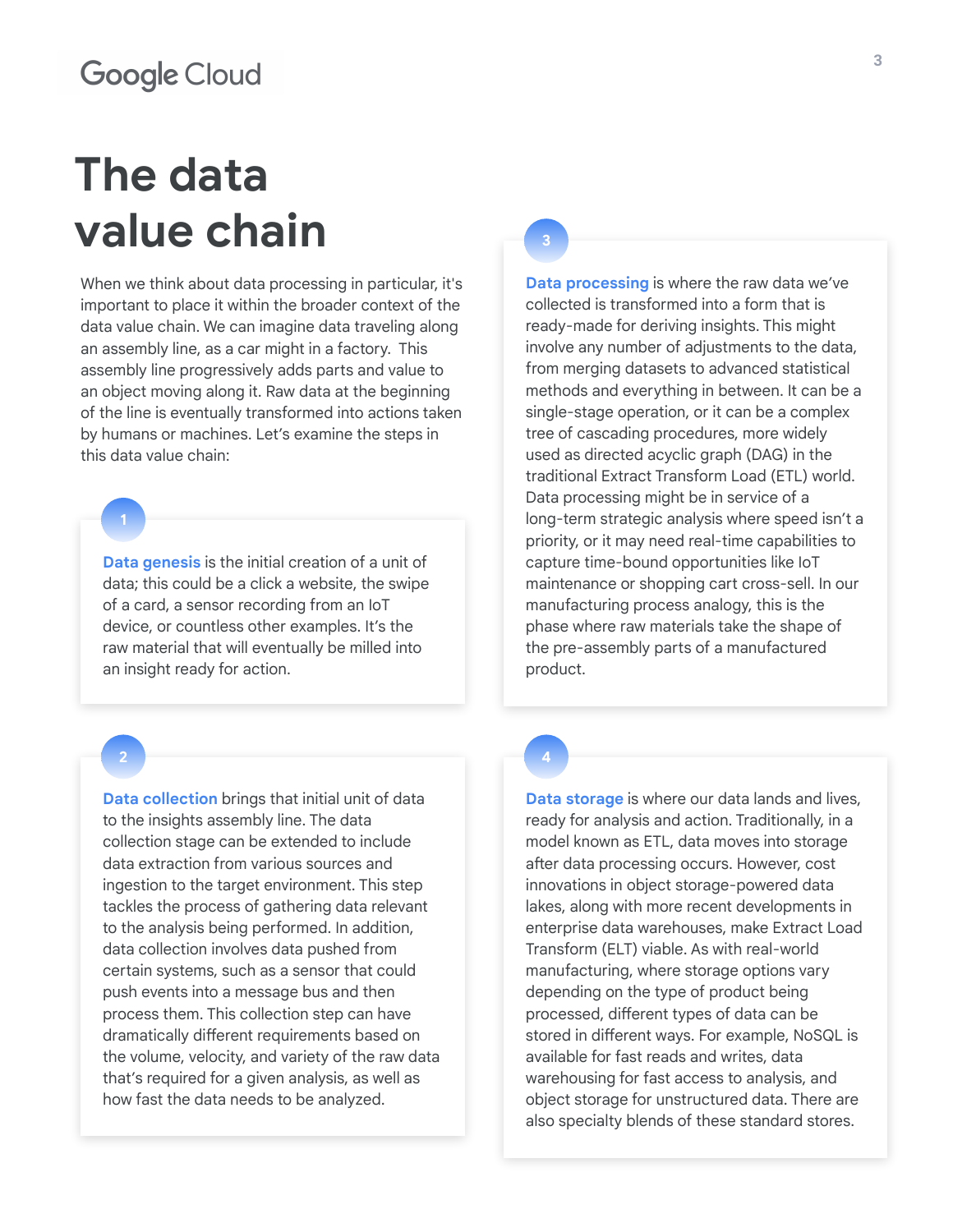#### **5**

**Data analysis** is similar to data processing and features the same usage of compute resources to better understand and interpret data in general terms. In every application, the amount of computational resources can be reduced by applying advanced optimizations, but it does not always result in a higher return for the time invested. The big difference is the intention; data processing aims to set the stage for data analysis, whereas the analysis itself provides direction for business-oriented action. This analysis is frequently accomplished by data analysts using SQL in the data warehouse, but they can also use open source frameworks such as Spark and Flink or sophisticated statistical analysis through machine learning. To continue with our manufacturing line analogy, this is the stage where inputs from the data processing stage are assembled into a final product.

#### **6**

**Data activation** is the final step in our data value chain. Once an analysis is produced, it needs to be pushed to the relevant business procedures and decision makers so action can be taken and the value chain completed. The most common points of activation are applications making automated decisions and business intelligence dashboards guiding humans towards better, more informed decisions. In our manufacturing line example, this is the step where a fully produced widget is put to its intended use.

There is no one way to assemble a data value chain, as there's no one way to create a real-world manufacturing line. Similarly, as technologies progress, new inputs become available, your workforce evolves, or the desired output changes, the optimal value chain will also change. However, at its core, the value chain principles hold. We want to take raw data, however varied, and complex it may be, and change it into action that benefits the business.

The value chain is arguably evolving most rapidly with data processing. As a result, the key is to have an ecosystem whereby decisions are made based on an organization's capabilities rather than trending technologies.

These capabilities support your users  $-$  from data scientists to engineers, developers, analysts, and business users — with an open, intelligent, and trusted data platform. The data platform has been designed to solve for your use cases to collect, process, store, analyze, and act to turn your data into value. **The output enables you to bring rich data experiences into every process within the organization, bring data assets together with an intelligent data fabric, and ensure trust and reliability with a secure data foundation.**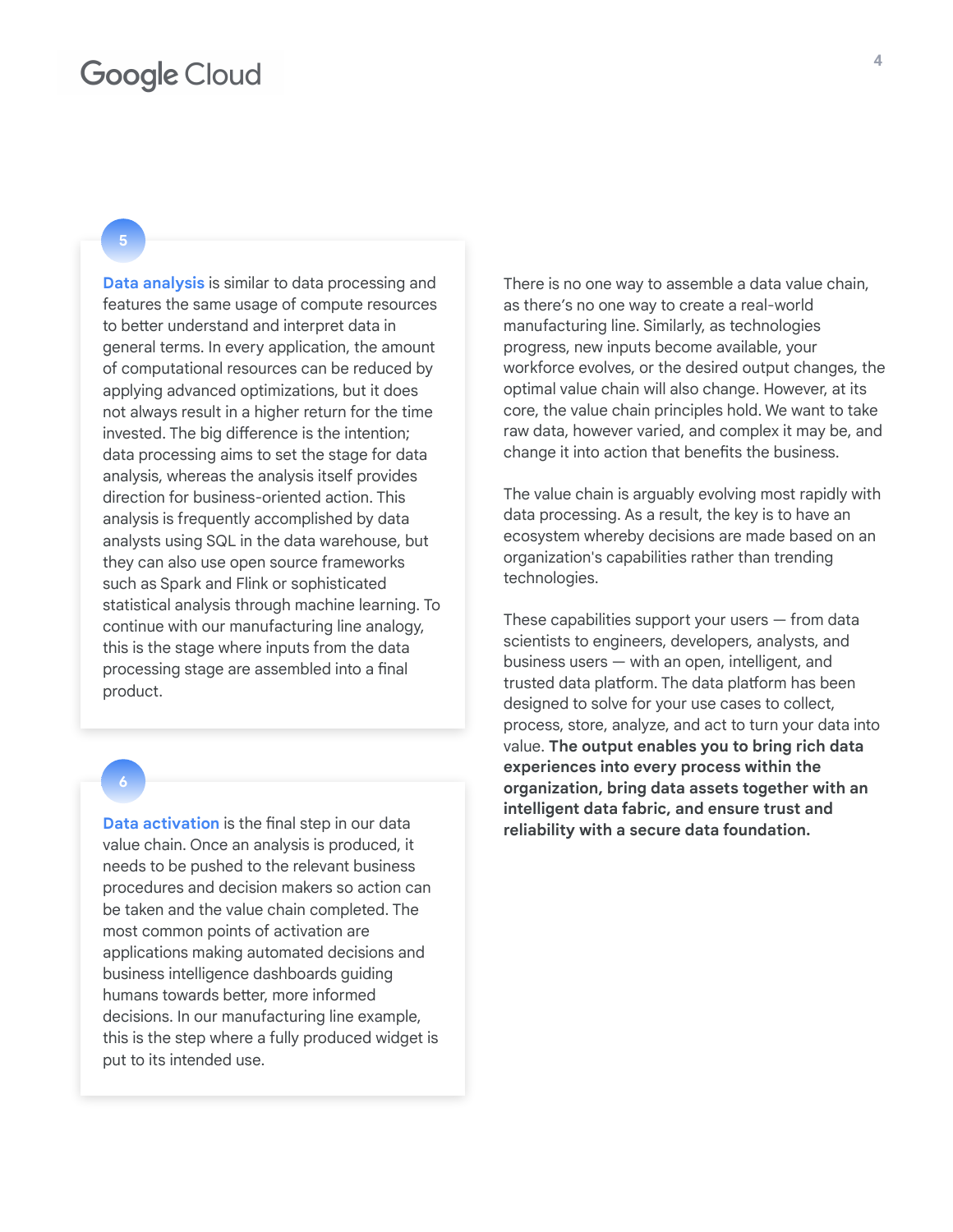### **Ingestion:**  Setting the stage for data processing

It is difficult to have an in-depth conversation about data processing without addressing data ingestion in some detail. After all, we cannot process or analyze data that doesn't enter our environment. For this reason, we often see ingestion and processing coupled together in solutions (such as with Pub/Sub and Dataflow). Ingestion systems need to match the speed and scale of processing systems which in turn need to match the speed and scale of analysis driving better business decisions.

The basic function of ingestion is to extract data from the system in which it is hosted in order to bring it to a new system. The two goals for this step in the data value chain are to reduce complexity by making data accessible as soon as it is available and to deliver data with timeliness that meets the needs of the use case at the end of the value chain. Traditionally, similar systems relied on matching the schema of the target, which required complex processes to transform the data in the format expected for loading.

In choosing the right approach, users must examine the number of data sources, the required speed of ingestion, and the sheer volume of data required for the needed analysis. Therefore, solutions should be able to store any type of data, regardless of its structure and speed, and then run with any type of volume. Decisions around real time versus batch ingestion are typically a top priority, but the degree of scalability and automation are equally important considerations because use cases become more complex as the variety and volume of the data increases.

The process of tuning, configuring, monitoring, and provisioning ingestion resources can put a significant strain on data engineers and increase the total cost of ownership (TCO) of a solution as requirements shift and grow. For common pipelines, ETL tools (like Data Fusion) can be ideal. They cover multiple phases of the data value chain and often feature pre-built transformations that significantly simplify the process and remove the coding requirements typically involved with building data pipelines. These tools reduce the strain on a business' data engineers, can scale to thousands of pipelines, and lower the barrier to taking on ETL work.

While these preceding topics are important considerations for ingesting and collecting data, another ingestion consideration for our people-centric approach to data processing is the data's destination. Structured data has the potential to be ingested directly into the Enterprise Data Warehouse (EDW) in an ELT-focused approach powered by SQL. For unstructured data (such as XML, EBCDIC, or others), data need to be processed in an ETL pipeline before hitting a structured datastore. Still, further options exist to keep full-fidelity unstructured data in object storage within a data lake for an ELT process pioneered by the Hadoop and Spark ecosystem.

These destination-oriented decisions map to enabling specific personas, such as data analysts, developers, data engineers, and data scientists within an organization to drive data analysis. Understanding the type of data organization you have will help you make the right decisions for your data architecture which, in turn, will help your data users to make the right decisions for your business.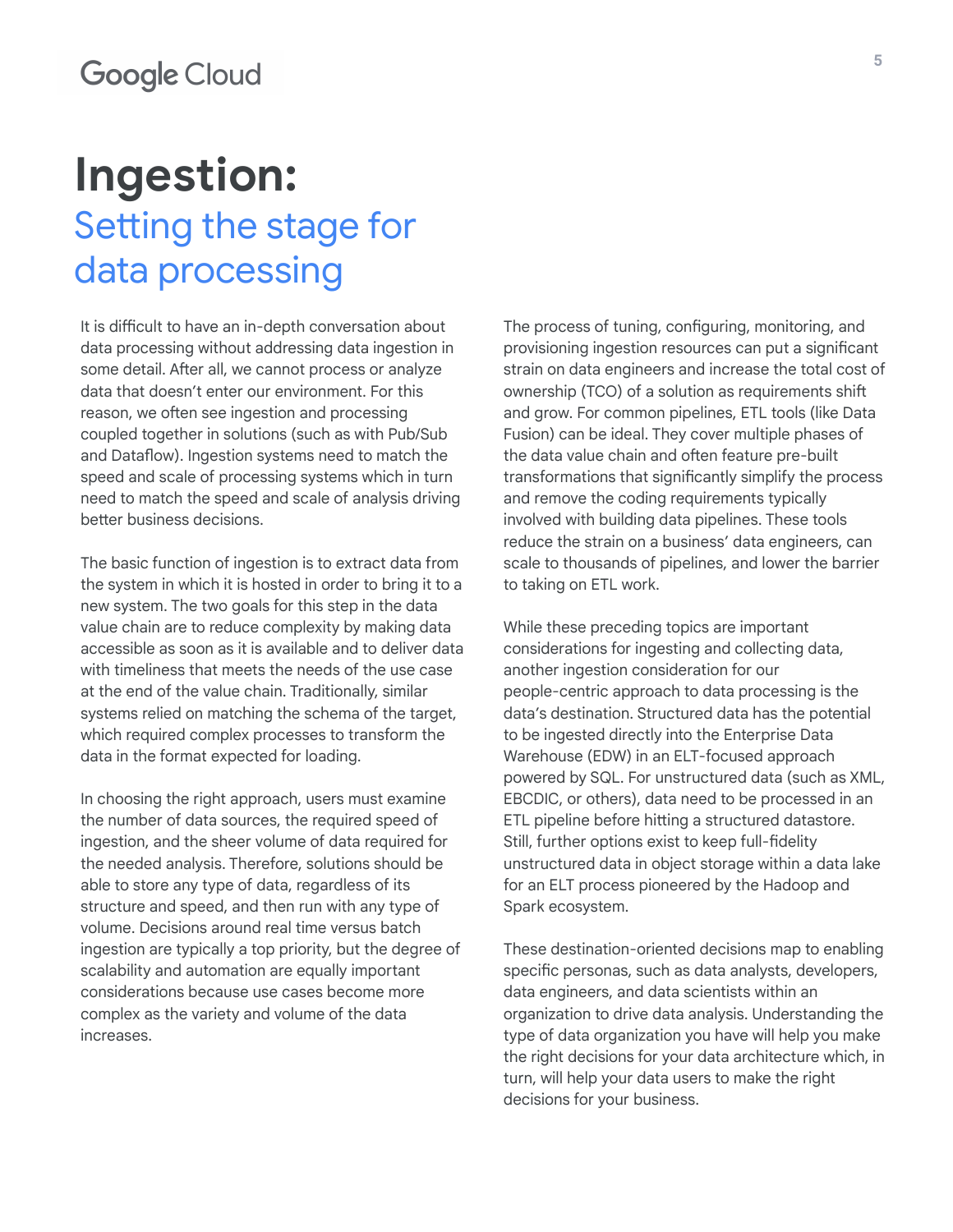### **Data processing:**  A decision based on your organizational landscape

The idea that there is a "one size fits all" or "best" approach to data analytics and data processing is a legacy from a time before today's data-centric, cloud-first world. In today's data landscape, just as in professional sports, successful organizations adopt a strategy that makes sense for the people and skill sets they have. If a sports team has a great defense, they should try to win through defense, not by copying the offensive strategy of a different team with different players. Similarly, if an organization has a strong bench of data analysts, they should lean into their people instead of trying to transform into an organization full of data engineers.

What has changed? New tools, like Google's BigQuery, have opened new options for how data processing and data analysis are done. They reduce the data life cycle considerably, allowing analysts to carry out data engineering either in batches or in real-time while simultaneously experimenting with data science solutions. Furthermore, the potential surface area of any given persona — their capabilities and responsibilities — has expanded. Existing data workers can take on new tasks and address the data value chain without the bottlenecks associated with the traditional *persona value chain*.



Figure 1: Data processing: Traditional persona value chain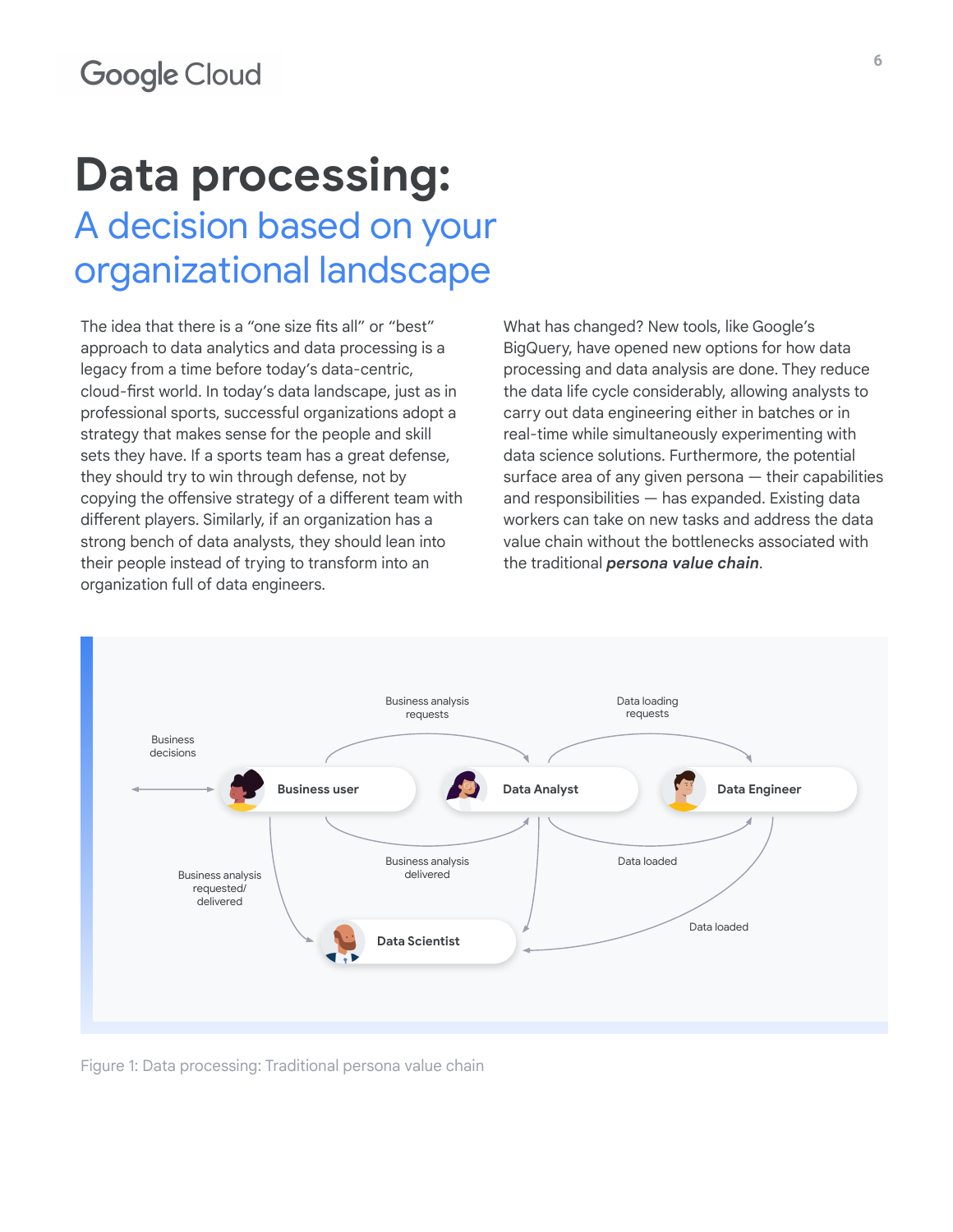In the traditional persona value chain (Figure 1), every data user in an organization has a small and specialized set of technical skills. If an organization wants to increase the scope of their data analysis team, they also have to scale the size of their data engineering and data science teams. This will make sure that enough people have the right technical skills to support the data analysts. Now that the technology is more accessible, we see a blending of skills across roles, allowing existing teams to more easily scale to additional scope. Today, the technology can match the staff, which changes the landscape of data processing.

As described in Figure 2, traditional data processing is handled either by data analysts or data engineers (or other personas such as data scientists acting as data engineers). The distinction between them is how the ELT and ETL patterns are handled, as described above. However, a blended organization can take advantage of the best of both ETL and ELT patterns. Most of the organizations we see today fall into this blended model, though the balance of roles and how much of the data processing is to be done either through ETL or ELT varies depending on the type of the organization.



#### Figure 2: Data processing: Persona framework

Every organization is unique, and very few teams are defined by a homogenous group of data workers. Most organizations have a mix of roles and skill sets. But to determine an overarching data processing

strategy, leaders should lean into where the bulk of their data workers' skills are strongest. This leads to data processing strategies that are broadly data analyst driven, data engineer driven, or truly blended.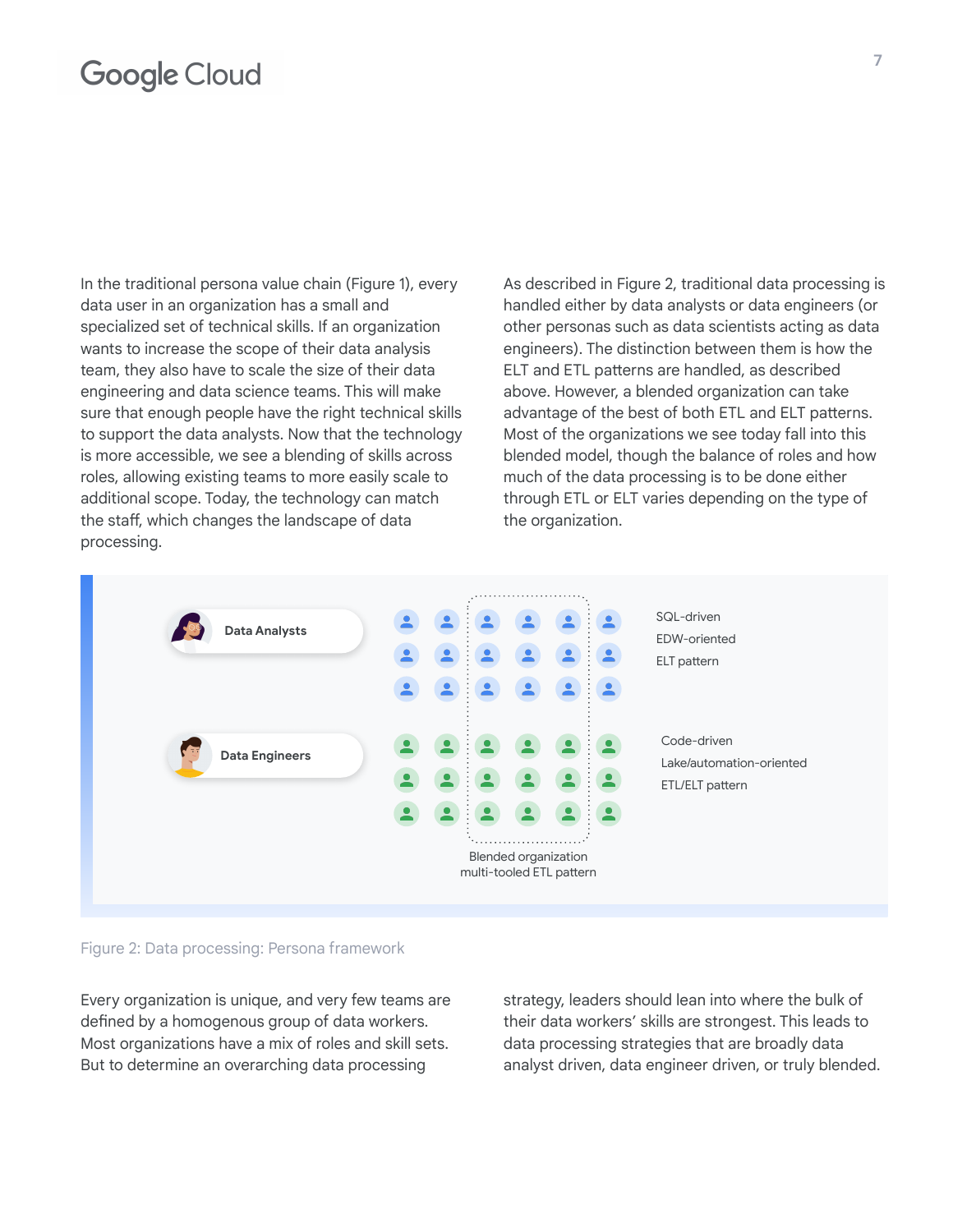

### Organizations driven by **data analysts**

Data analysts are the most common data persona at many large Fortune 500 companies. They are experts in data warehouses and use SQL to analyze data. These organizations have built teams structured around the traditional persona value chain, where data engineers clean and prepare data for ingestion into the enterprise data warehouse (EDW), at which point data analysts take over.

However, a few shifts in the broader landscape of data have both stressed that common model and presented new opportunities.

The first shift occurred on the data front. There is more data than ever, originating from more sources than ever, and data workers want access to it all. Business users want analysis derived from these varied sources, and individual departmental leads want different insights based on the same data. That means data workers need access not only to processed data, but specifically to raw data that allows them to build bespoke analysis from the ground up. In a world where data analysts rely on data engineers to preprocess data for them, bottlenecks slow down innovation and rapid iteration.

The second shift occurred on the technology front. Traditional EDWs intrinsically coupled compute and storage, resulting in what has historically been an expensive appliance. Even if businesses wanted to store more data, cost constraints meant they couldn't. ETL was a necessary pattern because it helped reduce the volume of data needed for analysts to drive to the same results.

In a world where data analysts rely on data engineers to preprocess data for them, bottlenecks slow down innovation and rapid iteration.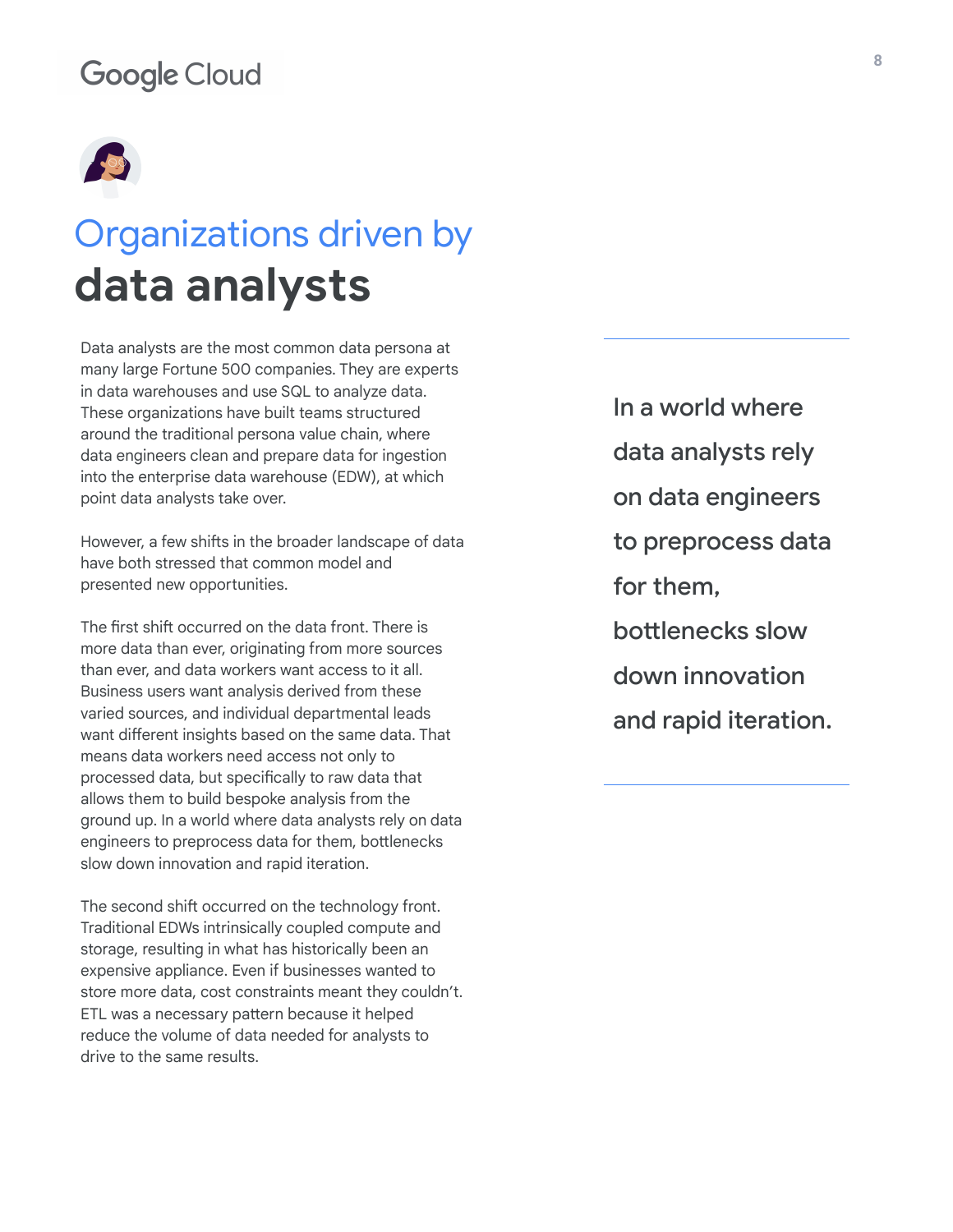

The legacy systems that have worked well for the past 40 years have proven to be expensive and pose significant challenges around data freshness, scaling, and high costs. Furthermore, they cannot easily provide artificial intelligence (AI) or real-time capabilities without bolting that functionality on after the fact. These issues are not only present in on-premise legacy data warehouses; we even see this with the newly created cloud data warehouses. Modern cloud data warehouses have changed these traditional economics by decoupling storage and compute. However, many do not offer integrated AI capabilities, despite their claims. These new data warehouses are essentially the same legacy environments but ported over to the cloud.

On the other hand, BigQuery is truly serverless, so compute and storage are separate. All of the above applications, like AI capabilities, can run without impacting the performance of any other jobs accessing BigQuery at the same time. In addition, BigQuery introduces:

- **● Real-time analysis over streaming data ● Centralized storage to feed advanced analytics systems like Apache Spark or Python ● Comprehensive security and trust through a** 
	- **defense-in-depth approach that secures hardware from the lowest level of the stack through all the software layers**
	- **● Data accessibility through flexible and secure data sharing**
	- **● Predictive analytics by using ML & AI accessed through built-in SQL extensions**

As a result, users can affordably store as much data as they like within their data warehouse while consuming only the amount of computing resources necessary to carry out their analyses. This has given rise to the concept of a "structured data lake" that has made the ELT pattern of traditional data lakes, previously only used by data scientists and data engineers, possible for data analysts.

Deploying an ELT pattern within a data warehouse puts data analysts in control of data processing and allows analyst-driven organizations to drive data into every corner of their business. This starts by directly loading (and even streaming) data into the EDW as it gives full fidelity access to data analysts. Rather than transforming the data outside of the EDW, analysts no longer need to wait for data engineers to prepare the data — they can exploit their SQL skills to transform and analyze it. This helps them generate the bespoke analysis that business and departmental leaders need to better inform their decisions. The traditional bottlenecks involved with the persona value chain are therefore removed, because analysts can now perform tasks that would have required data engineers or ETL developers in the past. **This reduces operational costs and increases the timeliness of the data.**

In short, the new paradigm combines the familiarity of the enterprise data warehouse (SQL, stored procedures, scripting, etc.) with the ability to effectively and efficiently process data, all in the same place. For businesses with large data analyst populations, this is a nimble and powerful way to process data.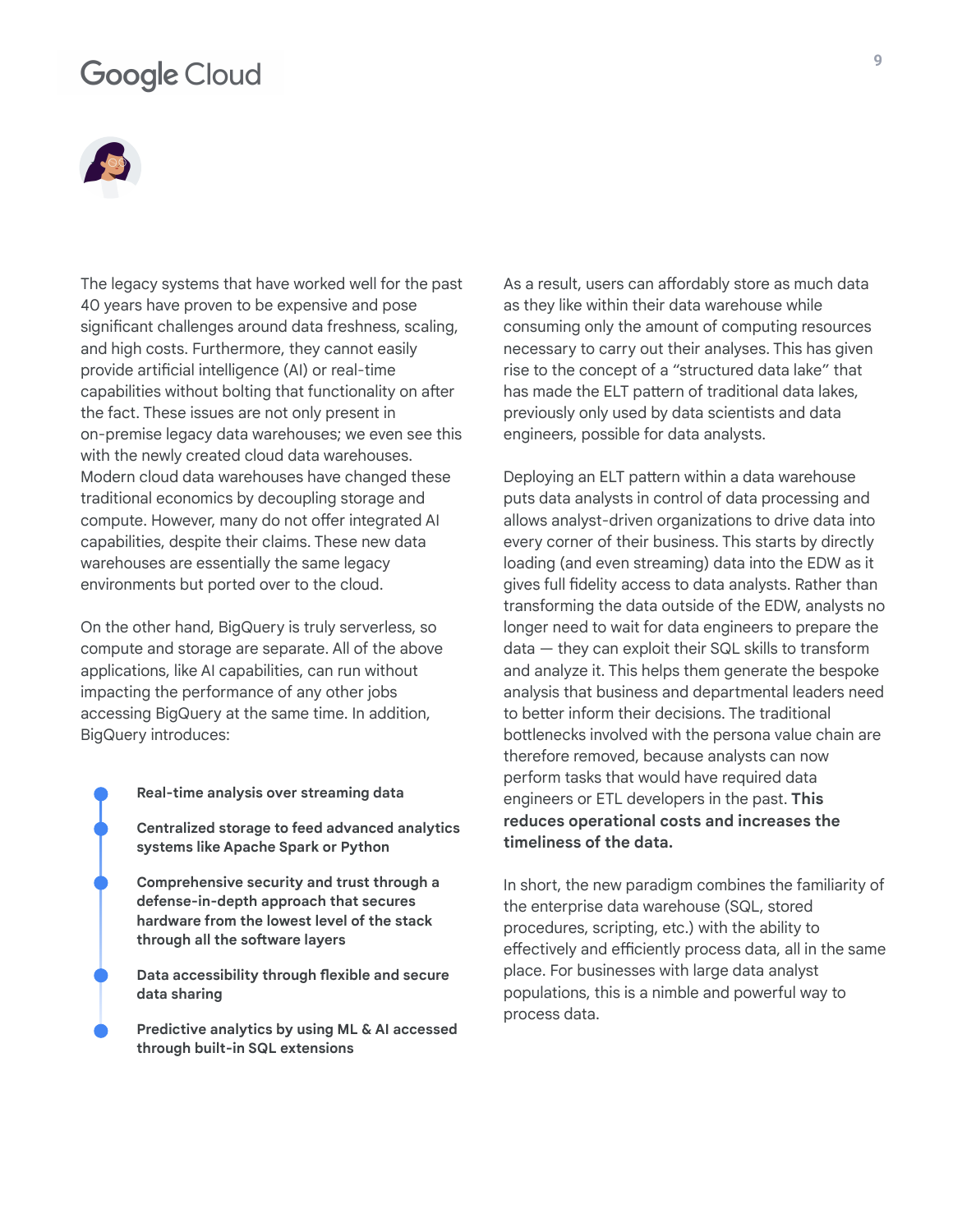

### Organizations driven by **data engineers**

Data engineers can be found in every data-driven organization, but this persona is the dominant presence at many digital native businesses in particular. Built upon data and the ease with which online platforms can be instrumented, successful digital natives have been at the forefront of using data to deliver a better experience to customers.

Building complex data engineering pipelines allows for the creation of repeatable processes and the rapid scaling of inputs to data analysis. Data never lives in isolation and it needs to be analyzed alongside other datasets to deliver the type of analysis that can lead to better decision making. Data engineers are skilled at bringing datasets together and then automating both the analysis of data and the subsequent actions that are taken. This is done either directly by the platform (such as shopping cart recommendations) or by using a visualization that prompts a person to take action (e.g. ride hailing services).

The past decade has seen the capabilities of data engineers grow by leaps and bounds. The big data revolution brought about by new technologies and open source projects like Apache Hadoop meant it was possible to store and analyze more data than

ever. Raw, unstructured data could be refined and put to action, either directly or by teeing it up for data analysts. Automated, on-the-fly decisions for businesses could be powered by real-time analytics, made possible by increased digital signals. But managing these environments, handling their growing scale, and finding the people capable of handling these tasks has been difficult in an on-premises world.

Today, data engineers are increasingly turning to public cloud providers so they can focus on building the data processing pipelines their businesses thrive on instead of managing infrastructure. Modern cloud solutions provide autoscaling resources that adjust the data environment to exactly what is needed for processing jobs. This makes it fast and easy to iterate new pipelines, new analyses, and new capabilities. Data engineers can easily move back and forth between batch and stream analysis. They can even add machine learning capabilities through data processing extensions or easy to use APIs. Furthermore, leading cloud providers provide deep integration between ingestion, processing, and other analytic tools giving even more speed to the development of data processing pipelines and analysis.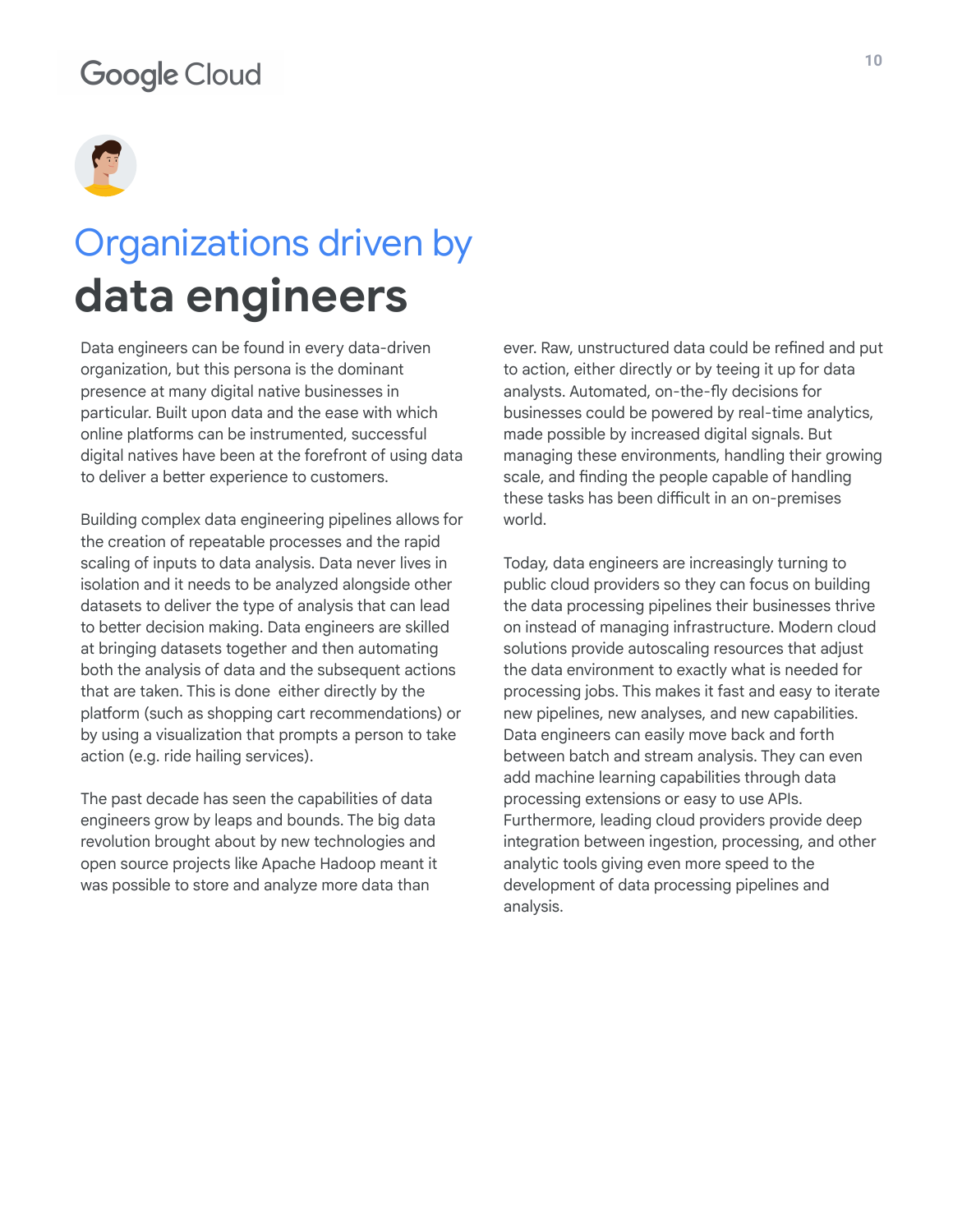# **Blended organizations**

### and addressing data scientists

The third type of organization is a blended organization, featuring a balanced mix of data engineers and data analysts. We should be careful to note that "balanced" does not necessarily infer a 1:1 ratio. Instead a ratio that has been built to support the traditional model of ETL where the data processing is handled by data engineers (or ETL developers) and then landed in a zone where data analysts can access this cleaned data. The ratio is not set but is specific to a given company. These blended organizations typically started as data analyst-driven companies that began to hire more data engineers as big data and digitization increased the number of signals a business could collect and analyze.

The varied types of personas that need data access in a blended organization form the concept of an interoperable, connected, and complete platform critical to data-driven decision making. Without a modern data platform, differences in skills within the organization will lead to natural data silos, likely resulting in a data lake for engineers and a data warehouse for analysts.

The idea of a connected and interoperable platform is important for another persona, the data scientist. Often armed with data science notebooks, like open source Jupyter Notebooks, these users drive machine learning and advanced statistical analysis to bring forward new insights across datasets. The nature of data science means these users need access to the domains familiar to analysts (structured data) and engineers (unstructured data) to perform their analyses. When these environments are separate and disconnected, data scientists have to burn cycles moving data, merging separate analyses, and gaining access to datasets. In a unified environment, data scientists can use the same tools to analyze various sets of data seamlessly.

Clearly, a unified and interoperable environment is important for data processing and analysis. This comes together mostly clearly in today's landscape through the blending of data warehouses and data lakes.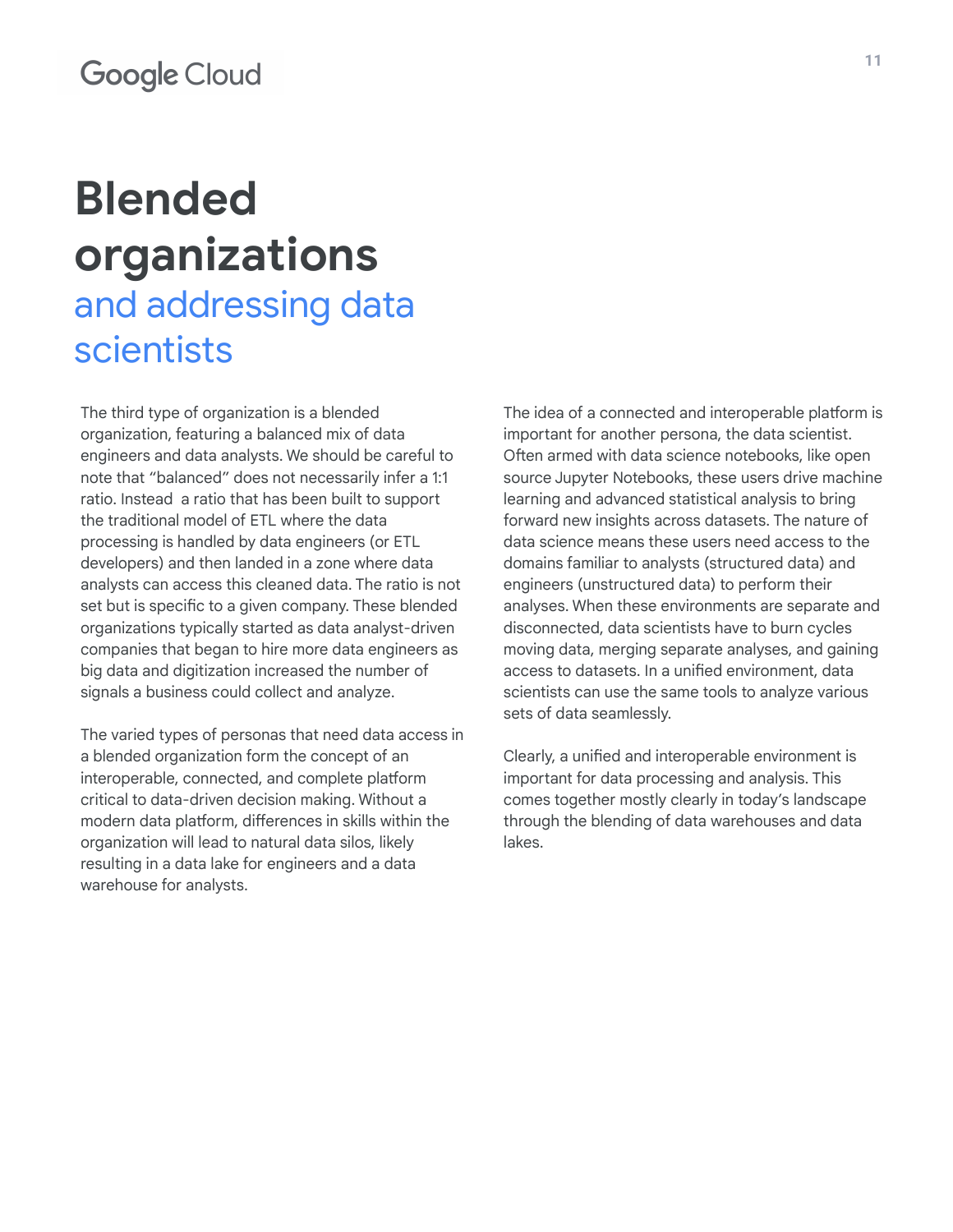# **Building your data-driven organization** with Google Cloud

In theory, optimizing data processing systems based on organizational skill sets sounds reasonable. But what does it look like in reality? In the earlier sections, we took a mostly platform-independent approach to describe data processing styles. In the following sections, we're going to provide examples of what these architectures would look like using Google Cloud products and services.

One key consideration is how many different data sources you need to manage. Are you looking to scale thousands of sources using generic pipelines? Or do you want to create one generic pipeline and apply data quality rules and governance as the data is being ingested into the data warehouse? ETL tools are ideal

for these use cases as generic data pipelines can be written and then parameterized, one of the capabilities of Data Fusion. It is also important to understand the speed and time of arrival of the data. What SLAs and time durations/windows are relevant for your data ingestion plans? This not only drives the ingestion profiles but also dictates which framework to use. As discussed, velocity requirements drive the decision-making process.

Figure 3 demonstrates an integrated platform from a Google Cloud point of view:



Figure 3: Data platform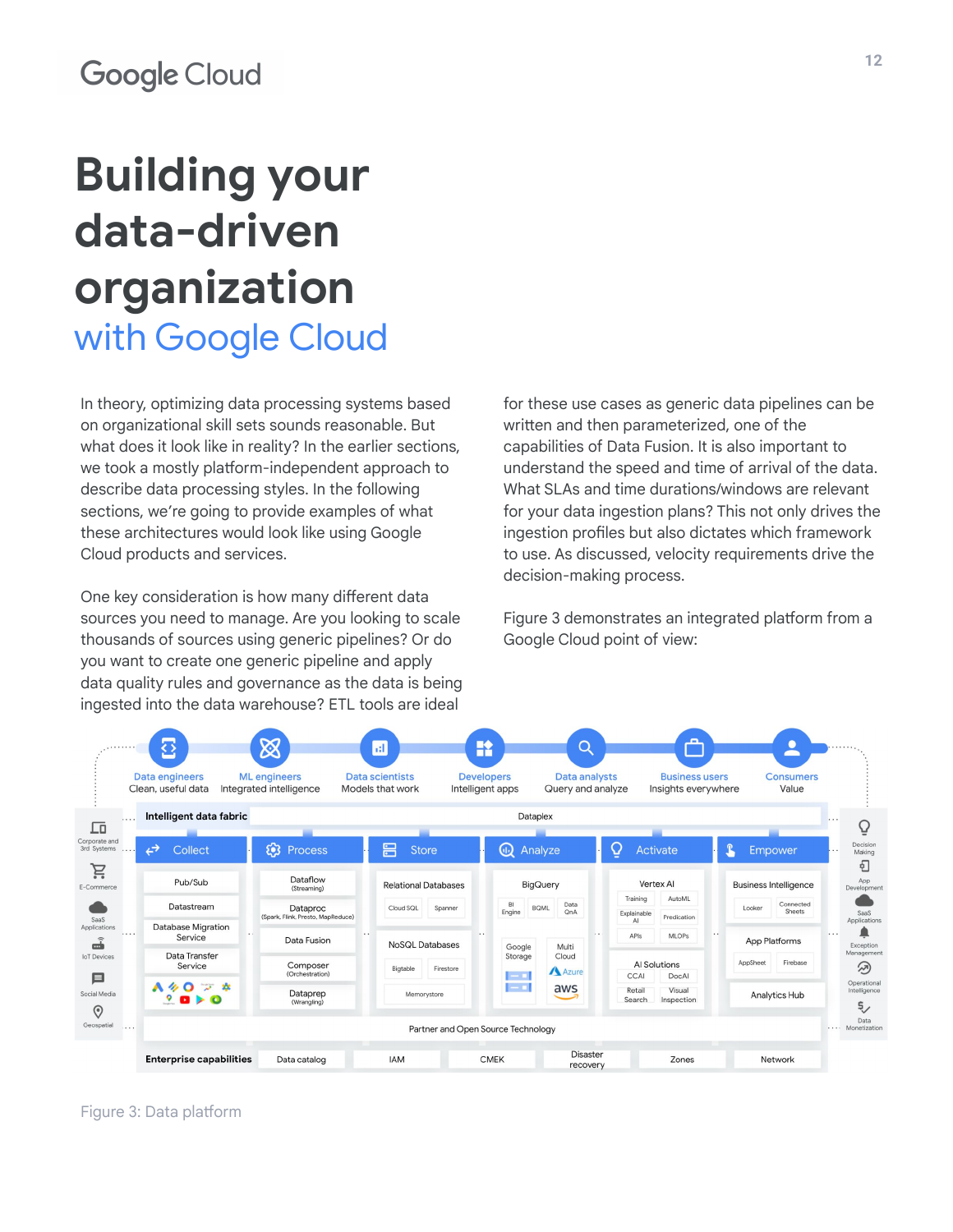

## Painting the picture: **Data analyst organization**

We've talked about the processing layer, but where is the data coming from? Can the data be directly ingested without transforming and formatting the data? If the data does not need to be transformed and can be ingested directly into BigQuery, a managed solution such as Data Transfer Service (DTS) would be ideal. This not only reduces the operational costs but also allows for timely delivery of data to the data warehouse.

Why is ELT important? In order to enrich, aggregate, and cleanse data for analysis, one needs to have access to all applicable data sources. With ever increasing requirements, one needs to do this quickly and with as few steps as possible in a data warehouse. Modern data warehouses, such as BigQuery, offer unparalleled ability to store any volume of data economically and process complex queries in little time.

This significantly reduces the time and effort spent managing applications. In this way, data is extracted from the external system into a temporary staging area. Whether it is a real-time data stream, like from Pub/Sub or a managed Kafka cluster, or batch process, it can be loaded into a Cloud Storage bucket within the data lake. Data is then transformed before it is loaded into the data warehouse.

Although this model describes a more traditional ETL pipeline, it is only used when required due to the business and technical processes involved. On the other hand, this is not a necessity with BigQuery as it reduces operational overhead and increases efficiency. It is possible to build complex ELT pipelines with the use of tools such as DataForm and leverage the SQL capabilities of the data analysts. In doing so, the need for managing and learning a separate ETL tool is eliminated.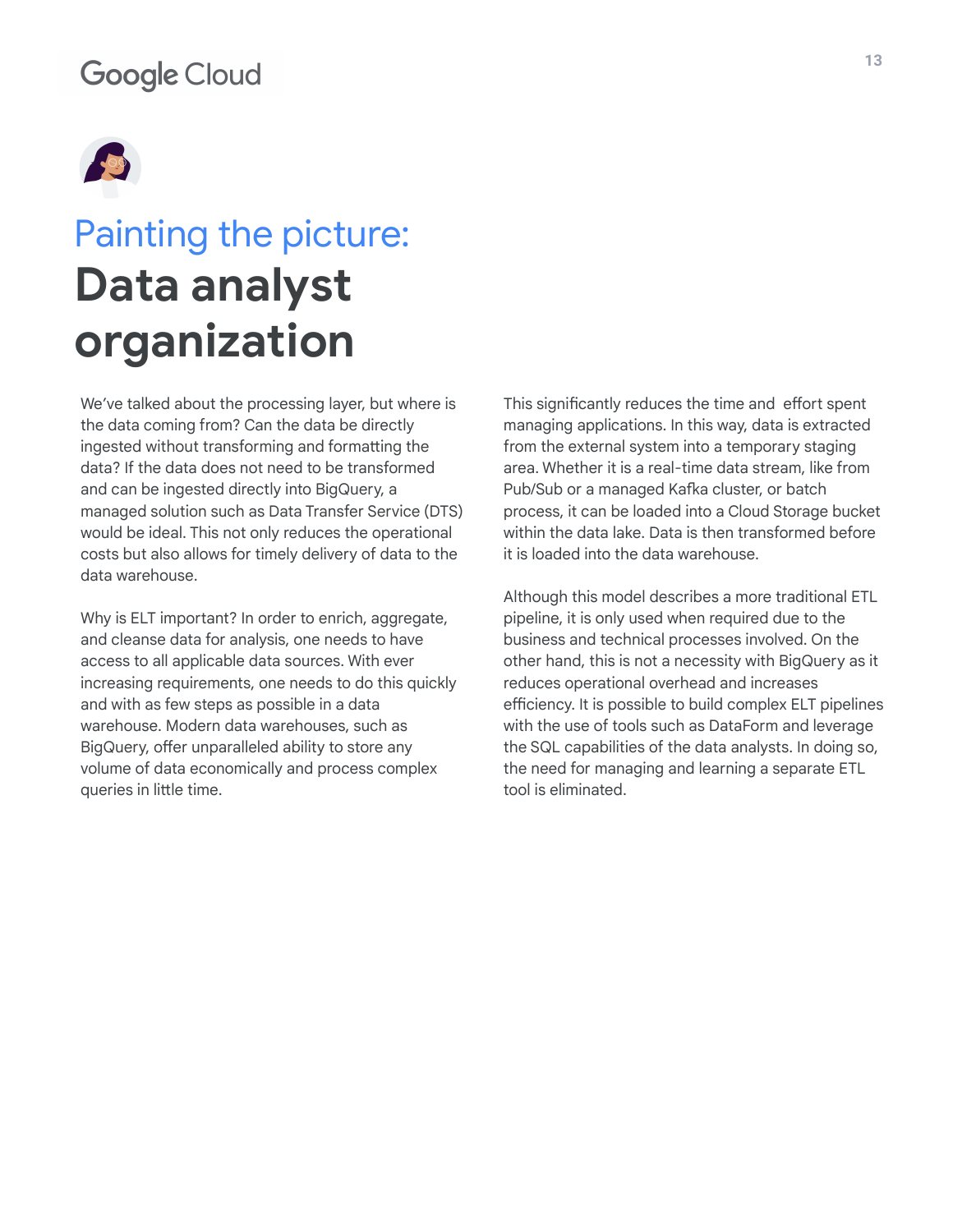

### Painting the picture: **Data engineering/ science organization**

If data is coming in an unstructured format such as XML or EBCDIC and needs to be transformed, then a tool with ETL capabilities such as Data Fusion or Dataflow is useful. In a data engineering-centric organization, the choice between Data Fusion and Dataflow can be based on the speed of the data arrival, with Dataflow as a better option to handle real-time workloads. On the other hand, if the application is being migrated from an existing Hadoop-based pipeline, like Spark code, then a tool like Dataproc would be the best approach.

Furthermore, some applications require data in flight to be managed by some type of buffer and act with low latency as the data arrives. Data may be unstructured and may require calling external APIs in a programmatic way. For example, data in flight needs processing immediately, such as in an application that monitors and alerts on data usage for mobile networks. The data is streamed in real time, then an application built in Dataflow uses window aggregation functions and accumulates the amount of data used

by the user while roaming. This is then actioned once the user reaches certain thresholds. The action in this example can be a simple text message alert to the user or an automated throttling of their data speeds.

Traditionally, data scientists either needed to choose between Spark and their favorite ML libraries or spend time setting up multiple environments. This has proven cumbersome and often repetitive. Anytime spent on environment configuration is better spent exploring interesting data instead. Administrators historically were able to provide users with ready to use environments but had little means to customize the managed environments based on specific users or groups of users. This led to unwanted costs and security management overhead. By combining those technologies in Dataproc Hub, we now offer a way for data scientists to swiftly select the Spark-based predefined environment that they need without having to understand all the possible configurations and required operations.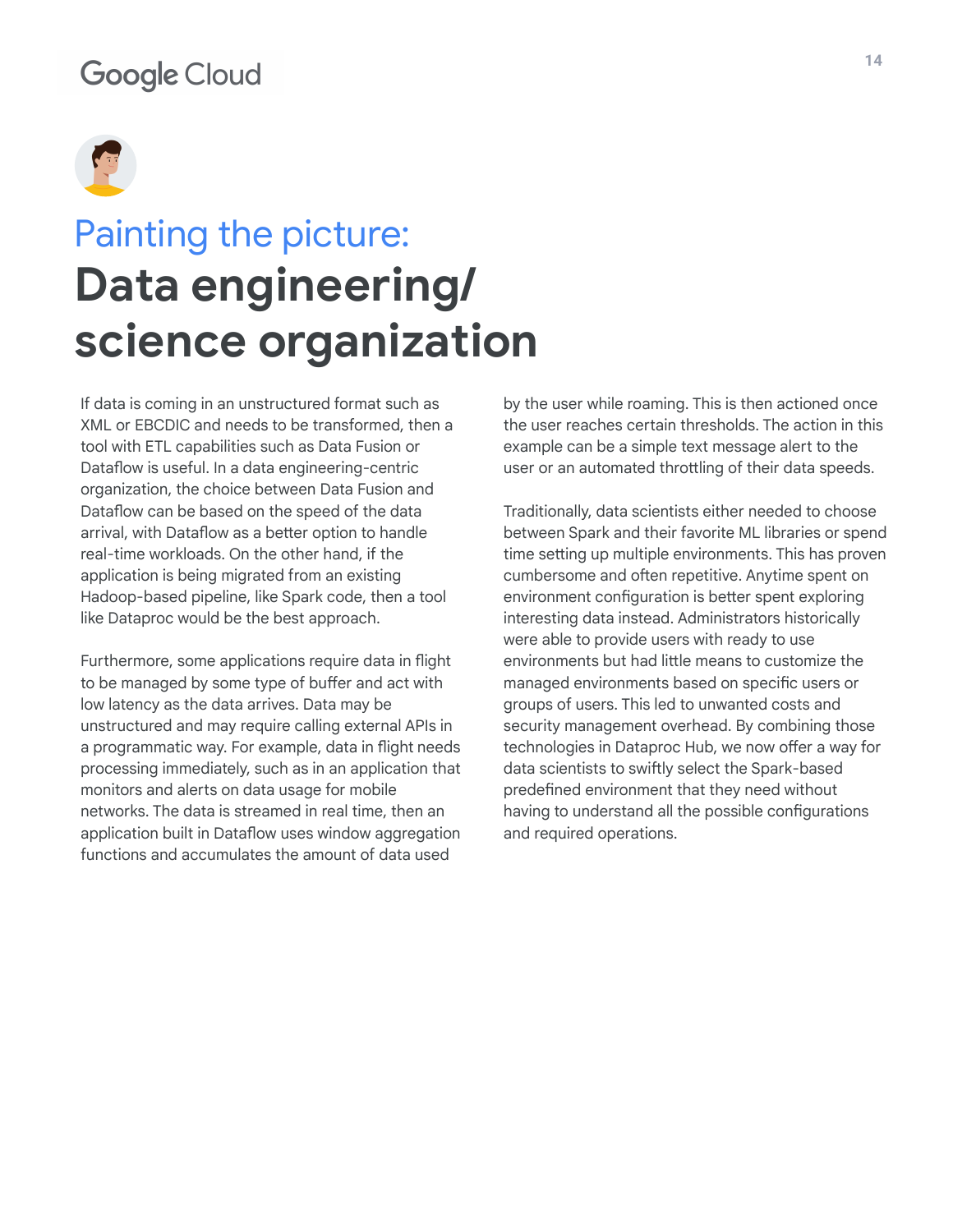

## Painting the picture: **Blended organization**

In an ideal scenario, data engineers bring data in and focus on resolving data quality and data governance issues. For an evenly balanced organization (for instance, strong data engineering and data analyst capabilities), data engineers can create reusable data pipelines using either Data Fusion or Dataflow templates. The choice between tools depends on the use case, whether it is real-time or batch, and where the organization resides on the spectrum. The ideal solution is to have data engineers develop generic data pipelines that data analysts can "configure" by using parameters. This effectively leads to a repeatable process and more streamlined data operations. Depending on the use case, a rule engine on top of Data Fusion can be used by analysts. Consider a scenario where, for a marketing application, rules need to be entered into the system daily for thousands of campaigns. Data analysts use a rule engine interface to enter parameters and values to configure the application like they do in spreadsheets. They can also write transformations for individual parts of their work.

If your organization is coming from a more traditional data warehouse that relies on stored procedures and scripting, you need to think about how you can leverage your existing skill sets with a different data warehouse. The question that one may ask is, "Do I continue leveraging these skills and expertise and use these capabilities that are also provided in BigQuery?" Cloud data warehouses such as BigQuery expand on 40 years of development in traditional on-premise data warehouses and take it further by providing an architecture where storage and computation are separated, streaming of data is allowed, and machine learning is done within the data warehouse itself. As a result, ELT with BigQuery is more natural, continuing the trend with similar architectures to what is already in Teradata BTEQ, Oracle Exadata. This reduces the time for organizations to adapt to a new, modern architecture and enables them to exploit advanced capabilities through familiar languages such as SQL. Therefore, within a blended organization, data analysts rely heavily on ELT and exploit the capabilities of managed and capable services like BigQuery.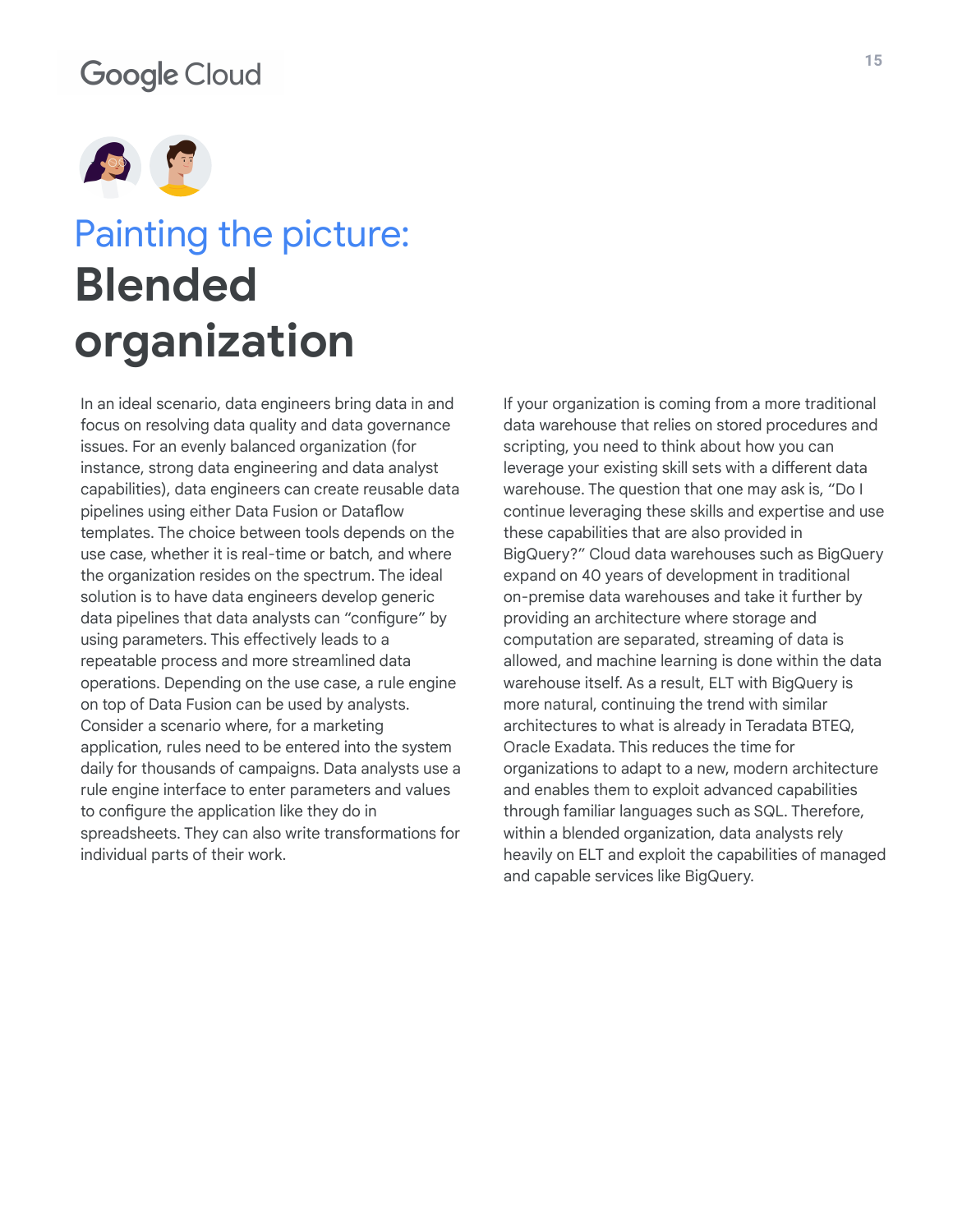

#### **Machine learning and breaking silos**

As companies become more data driven, they are organizationally more ready to adapt a data first solution to business problems such as improving customer experiences, preventing fraud, and increasing manufacturing efficiency. These can all be carried out in ways that make them act like a technology vendor and extend beyond their core business. This can be done with the help of Google's leading AI solutions portfolio at scale — scale of impact and scale of access across different functions within an organization, not just the number of AI experts and data scientists. Democratizing the business value of AI across an organization is a foundational principle of the Google Cloud.

For example, data scientists become another user of BigQuery by using notebooks and access data directly from the data warehouse. Data often does not live in isolation — it needs to be analyzed alongside other data with some context and then joined appropriately. For example, federating data access simply by running SQL across analytical store (BigQuery), relational store (Cloud SQL or Spanner), and key store (NoSQL DB BigTable) allows data scientists to focus most of their time on ML workloads. Hence, by bringing data in location to query and processing it with other data, you can extract more value from it. As a result, unified and integrated ML capabilities increase productivity. Powerful ML solutions such as BigQuery ML ensure that raw data is kept in an easily accessible location. Then, using ML routines within SQL, the ML framework is carried out by

accessing enriched and transformed datasets, allowing data scientists to get to the raw data and automate processes. In other words, traditional enterprises can use existing frameworks and scales. On the other hand, by using the BigQuery Storage API, machine learning engineers can access the same data directly from their favorite ML frameworks such as PyTorch or TensorFlow.

#### **Real-time and semi-structured data**

Bringing semi-structured data, such as XML/JSON, has its issues. The data requires cleansing and enrichment, as it usually does not follow as strict a schema as a traditional data warehouse would use. Data can be brought with external APIs or the enrichment process may need to happen using data from external APIs before loading into the data warehouse.

Real-time analytics enables immediate responses, as there are specific use cases where low latency applications need to run. For example, anomaly detection applications that detect credit card fraud require identifying unusual usage patterns and responding with an action immediately upon detection (for instance, in this example, blocking the transactions). In other words, business requirements demand that data has to be acted upon as it arrives on the fly. Processing this type of data or application usually requires transformation done outside of the warehouse as the data coming from the system would be in its raw format to make sure that no further latency is introduced by the processing stages.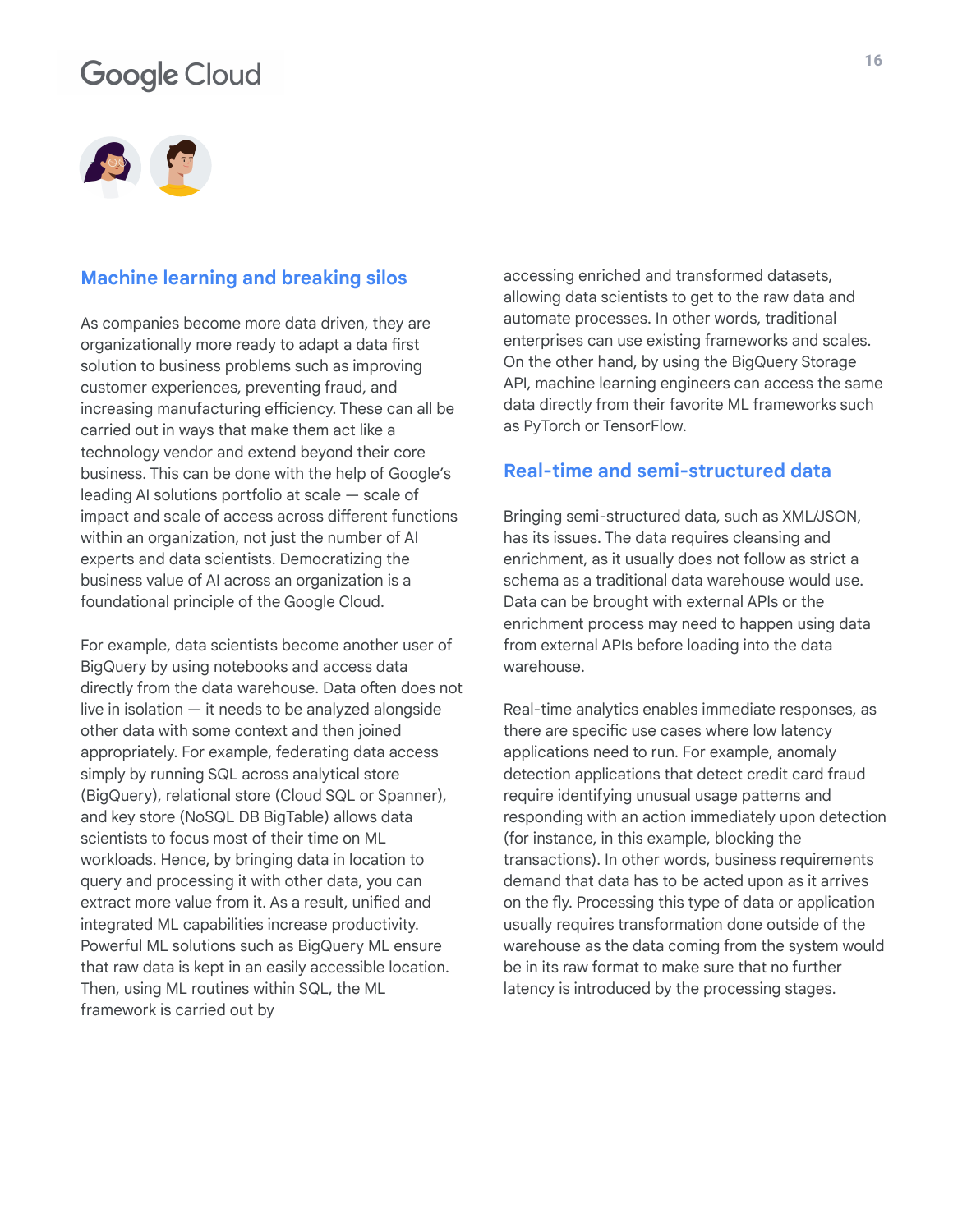# **Conclusion**

When undertaking a large digital transformation project, organizations frequently look at technical requirements that inform which architecture to implement. But a key and frequently overlooked component needed to truly become a data-driven organization is the impact of the architecture on your data users. When you take into account the responsibilities, skill sets, and trust of your data users, you can create the right data platform to meet the needs of your IT department and your business.

Google Cloud has the tools, services, and expertise in data analytics to help you decide which analytics data platform is right for your organization. The time for digital transformation is now, and Google Cloud is the data analytics partner to guide you through your journey. [Contact us](https://cloud.google.com/solutions/smart-analytics) to get started.

When you take into account the responsibilities, skill sets, and trust of your data users, you can create the right data platform to meet the needs of your IT department as well as your business.